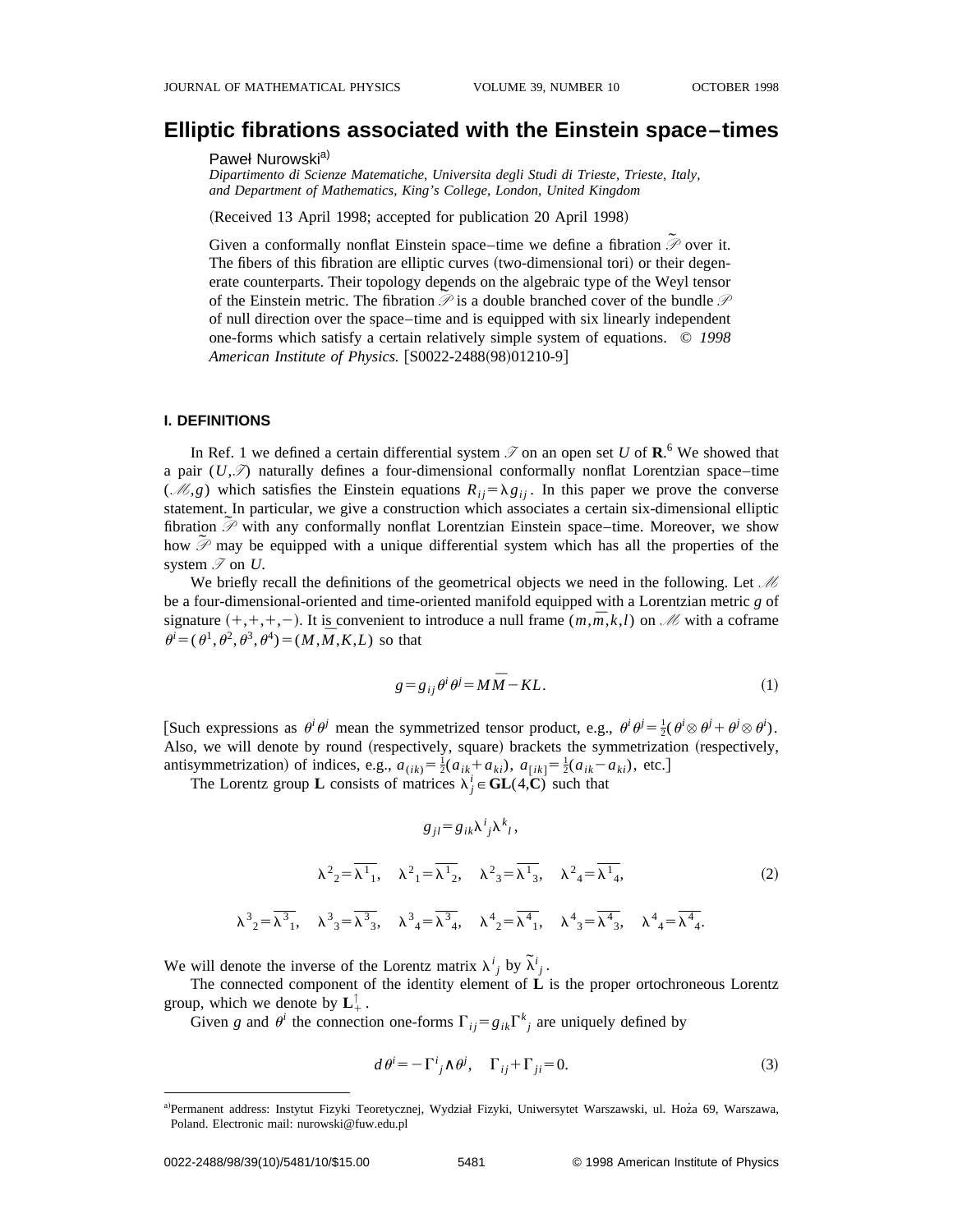The connection coefficients  $\Gamma_{ijk}$  are determined by  $\Gamma_{ij} = \Gamma_{ijk} \theta^k$  (we lower and raise indices by means of the metric and its inverse). Using them we define the curvature two-forms  $\mathcal{R}^k_i$ , the Riemann tensor  $R^i_{jkl}$ , the Ricci tensor  $R_{ij}$ , and its scalar R by

$$
\mathcal{R}^k{}_i = \frac{1}{2} R^k{}_{imj} \theta^m \wedge \theta^j = d\Gamma^k{}_i + \Gamma^k{}_j \wedge \Gamma^j{}_i, \quad R_{ij} = R^k{}_{ikj}, \quad R = g^{ij} R_{ij}.
$$

We also introduce the traceless Ricci tensor by

$$
S_{ij}=R_{ij}-\tfrac{1}{4}g_{ij}R.
$$

Note that the vanishing of  $S_{ij}$  is equivalent to the Einstein equations  $R_{ij} = \lambda g_{ij}$  for the metric *g*. We define the Weyl tensor  $\overrightarrow{C}^i_{jkl}$  by

$$
C_{ijkl} = R_{ijkl} + \frac{1}{3} R g_{i[k} g_{l]j} + R_{j[k} g_{l]i} + R_{i[l} g_{k]j},
$$

and its spinorial coefficients  $\Psi_{\mu}$  by

$$
\mathcal{R}_{23} = \Psi_4 \bar{M} \wedge K + \Psi_3 (L \wedge K - M \wedge \bar{M}) + (\Psi_2 + \frac{1}{12}R) L \wedge M
$$
  
+  $\frac{1}{2} S_{33} M \wedge K + \frac{1}{2} S_{32} (L \wedge K + M \wedge \bar{M}) + \frac{1}{2} S_{22} L \wedge \bar{M},$   

$$
\mathcal{R}_{14} = (-\Psi_2 - \frac{1}{12}R) \bar{M} \wedge K - \Psi_1 (L \wedge K - M \wedge \bar{M}) - \Psi_0 L \wedge M
$$
  
 $-\frac{1}{2} S_{11} M \wedge K - \frac{1}{2} S_{41} (L \wedge K + M \wedge \bar{M}) - \frac{1}{2} S_{44} L \wedge \bar{M},$   
 $\frac{1}{2} (\mathcal{R}_{43} - \mathcal{R}_{12}) = \Psi_3 \bar{M} \wedge K + (\Psi_2 - \frac{1}{24}R) (L \wedge K - M \wedge \bar{M}) + \Psi_1 L \wedge M$   
 $+\frac{1}{2} S_{31} M \wedge K + \frac{1}{4} (S_{12} + S_{34}) (L \wedge K + M \wedge \bar{M}) + \frac{1}{2} S_{42} L \wedge \bar{M}.$ 

# **II. THE BUNDLE OF NULL COFRAMES**

Let  $\mathcal{F}(\mathcal{M})$  denote the bundle of oriented and time oriented null coframes over  $\mathcal{M}$ . This means that  $\mathcal{F}(M)$  is the set of all equally oriented null coframes  $\theta^i$  at all points of M. The mapping  $\pi: \mathcal{F}(\mathcal{M}) \to \mathcal{M}$ , which maps a coframe  $\theta^i$  at  $x \in \mathcal{M}$  onto *x*, gives the canonical projection. A fiber  $\pi^{-1}(x)$  in  $\mathcal{F}(\mathcal{M})$  consists of all the null coframes at point *x* which have the same orientation and time orientation. If  $\theta^j$  is a null coframe at  $x \in \mathcal{M}$ , then any other equivalently oriented null coframe at *x* is given by  $\theta^{i} = \lambda^{i}{}_{j}\theta^{j}$ , where  $\lambda^{i}{}_{j}$  is a certain element of  $\mathbf{L}^{\uparrow}_{+}$ . This defines an action of  $\mathbf{L}^{\top}_+$  on  $\mathscr{F}(\mathscr{M})$ . Thus,  $\mathscr{F}(\mathscr{M})$  is a ten-dimensional principal fiber bundle with  $\mathbf{L}^{\top}_+$  as its structural group.

It is well known that the bundle  $\mathcal{F}(M)$  is equipped with a natural four-covector-valued one-form  $e^{i}$ ,  $i=1, 2, 3, 4$ , the Cartan soldering form, which is defined as follows. Take any vector  $v_c$  tangent to  $\mathcal{F}(M)$  at a point *c*. Let *c* be in the fiber  $\pi^{-1}(x)$  over a point  $x \in M$ . This means that *c* may be identified with a certain null coframe  $\theta_c^i$  at *x*.

Then, the formal definition of  $e^i$  reads:  $e^i(v_c) = \theta_c^i(\pi_* v_c)$ . The first two components of  $e^i$  are plus and mutually conjuncted. The generalized two contractions that consider the generalized complex and mutually conjugated. The remaining two are real. Altogether, they constitute a system of four well-defined linearly independent one-forms on  $\mathcal{F}(M)$ . In the following we will denote them by

$$
F = e1 = \overline{e2}, \quad T = \overline{T} = e3, \quad \Lambda = \overline{\Lambda} = e4.
$$
 (4)

A theorem which we present below is a null coframe reformulation of the Elie Cartan theorem on affine connections.

**Theorem 1:** Let  $e^{i} = (F, \overline{F}, T, \Lambda)$  be the soldering form on  $\mathcal{F}(\mathcal{M})$ . Then

*(i) the system of equations*

$$
de^i + \omega^i_{j} \wedge e^j = 0, \quad g_{ki} \omega^i_j + g_{ji} \omega^i_k = 0 \tag{5}
$$

*for a matrix of complex-valued one-forms*  $\omega^i_{j}$  (*i*, *j* = 1,2,3,4) *on*  $\mathcal{F}(\mathcal{M})$  *has a unique solution*,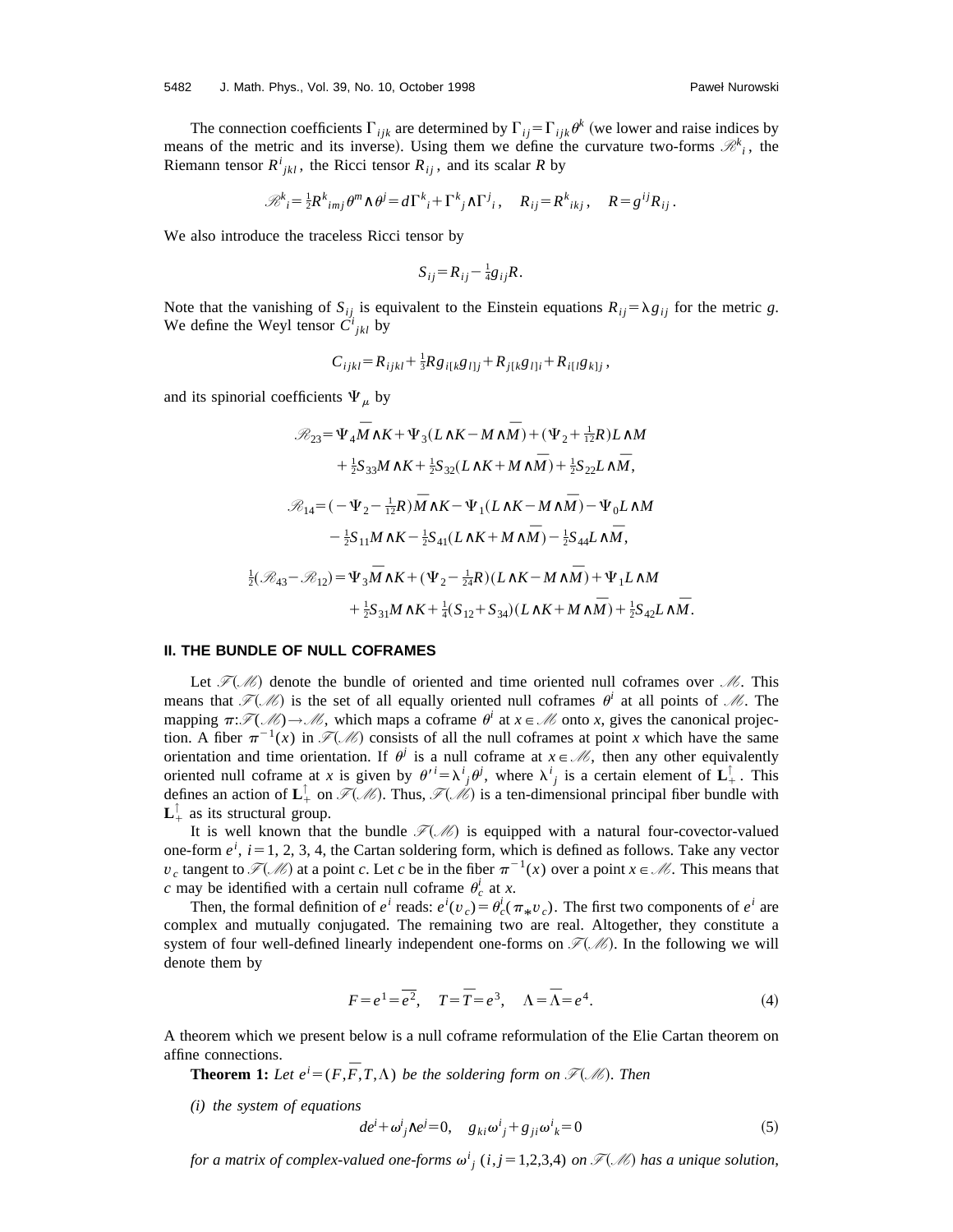*(ii)*  $\omega^i_j$  *uniquely defines six complex-valued one-forms*  $(E, \overline{E}, \Gamma, \overline{\Gamma}, \Omega, \overline{\Omega})$  *by* 

$$
\omega_j' = \begin{pmatrix} \overline{\Omega} - \Omega & 0 & -E & -\overline{\Gamma} \\ 0 & \Omega - \overline{\Omega} & -\overline{E} & -\Gamma \\ -\Gamma & -\overline{\Gamma} & \Omega + \overline{\Omega} & 0 \\ -\overline{E} & -E & 0 & -\Omega - \overline{\Omega} \end{pmatrix},
$$
(6)

*(iii)* the forms  $(F, \overline{F}, T, \Lambda, E, \overline{E}, \Gamma, \overline{\Gamma}, \Omega, \overline{\Omega})$  are linearly independent at each point of  $\mathcal{F}(M)$ .

For completeness we sketch the proof.

First, we show that if there is a solution to  $(5)$  then it is unique. To do this we assume the existence of two solutions— $\omega^i_j$  and  $\hat{\omega}^i_j$ .

Subtracting  $de^{i} + \hat{\omega}^{i}{}_{j} \wedge e^{j} = 0$  from  $de^{i} + \omega^{i}{}_{j} \wedge e^{j} = 0$  we get

$$
(\omega^i_j - \hat{\omega}^i_j) \wedge e^j = 0. \tag{7}
$$

Now, let  $e^{\mu}$ ,  $\mu=1, 2, 3, 4, 5, 6$ , be a system of one-forms such that the ten one-forms  $(e^{i}, e^{\mu})$ constitute a basis of one-forms on  $\mathcal{F}(\mathcal{M})$ . Let  $\omega^i_{\ j} = \omega^i_{\ jk}e^k + \omega^i_{\ j\mu}e^{\mu}$  and  $\hat{\omega}^i_{\ j} = \hat{\omega}^i_{\ jk}e^k + \hat{\omega}^i_{\ j\mu}e^{\mu}$  be the corresponding decompositions of the solutions. Then (7) easily yields  $\omega^i_{j\mu} = \hat{\omega}^i_{j\mu}$  and  $\omega_{i[jk]}$  $=$   $\hat{\omega}_{i\bar{i}}/k$ . The defining properties of the solutions give also  $\omega_{(i\bar{i})k}$  $=$   $0 = \hat{\omega}_{(i\bar{i})k}$ . Now, due to the identity  $A_{ijk} = A_{i[jk]} - A_{j[ik]} - A_{k[ij]}$ , which is true for any  $A_{ijk}$  such that  $A_{(ij)k} = 0$ , we get  $\omega_{ijk}$  $=$   $\hat{\omega}_{ijk}$ . This shows that  $\hat{\omega}_j^i = \hat{\omega}_j^i$ , hence the uniqueness.

We proceed to the construction of a solution.

Given a sufficiently small neighborhood  $\mathcal{O}$  in  $\mathcal{M}$  we identify  $\pi^{-1}(\mathcal{O})$  with  $\mathcal{O}\times L_+^{\uparrow}$ . Then, the soldering form may be written as

$$
e^i = \lambda^i_{\ j}\theta^j. \tag{8}
$$

Taking  $de^{i}$  and using Eq.  $(3)$  one easily finds that

$$
\omega^{i}{}_{j} = \lambda^{i}{}_{k} \Gamma^{k}{}_{m} \widetilde{\lambda}^{m}_{j} - d \lambda^{i}{}_{k} \widetilde{\lambda}^{k}{}_{j}
$$
\n
$$
(9)
$$

is a solution to  $(5)$ . Given this solution one defines the forms  $(E, \Gamma, \Omega)$  by

$$
E = -\omega^1{}_3, \quad \Gamma = -\omega^2{}_4, \quad \Omega = \frac{1}{2}(\omega^2{}_2 + \omega^3{}_3). \tag{10}
$$

This is in accordance with (6) due to  $\omega_{(ij)}=0$  and the reality properties of  $e^i$ .

To prove the linear independence of the system  $(F,\overline{F},T,\Lambda,E,\overline{E},\Gamma,\overline{\Gamma},\Omega,\overline{\Omega})$  it is enough to before that the six one-forms  $d\lambda^1 \tilde{k}^k$ ,  $d\lambda^2 \tilde{k}^k$ ,  $d\lambda^1 \tilde{k}^k$ ,  $d\lambda^1 \tilde{k}^k$ ,  $d\lambda^2 \tilde{k}^k$ ,  $d\lambda^1 \tilde{k}^k$ ,  $d\lambda^2 \tilde{k}^k$ ,  $d\lambda^1 \tilde{k}^k$ ,  $d\lambda^1 \tilde{k}^k$ , and  $d\lambda^3 \tilde{k}^k$ , constitute a basis of right invariant forms on  $\mathbf{L}^{\perp}$ .

The theorem is proven.

# **III. THE STRUCTURE EQUATIONS**

Consider the ten well-defined forms  $(F, \overline{F}, T, \Lambda, E, \overline{E}, \Omega, \overline{\Omega}, \Gamma, \overline{\Gamma})$  on  $\mathcal{F}(\mathcal{M})$  given by (4) and  $(10)$ . The differentials of the first four forms are given by  $(5)$  and  $(6)$ . In the basis  $(F, \overline{F}, T, \Lambda, E, \overline{E}, \Omega, \overline{\Omega}, \Gamma, \overline{\Gamma})$  they assume the form

$$
dF = (\Omega - \overline{\Omega}) \wedge F + E \wedge T + \overline{\Gamma} \wedge \Lambda, \tag{11}
$$

$$
dT = \Gamma \wedge F + \overline{\Gamma} \wedge \overline{F} - (\Omega + \overline{\Omega}) \wedge T, \tag{12}
$$

$$
d\Lambda = \overline{E}\wedge F + E\wedge \overline{F} + (\Omega + \overline{\Omega})\wedge \Lambda. \tag{13}
$$

The differentials of the other forms may be easily calculated using the local representation  $(9)$ and the well-known structure equations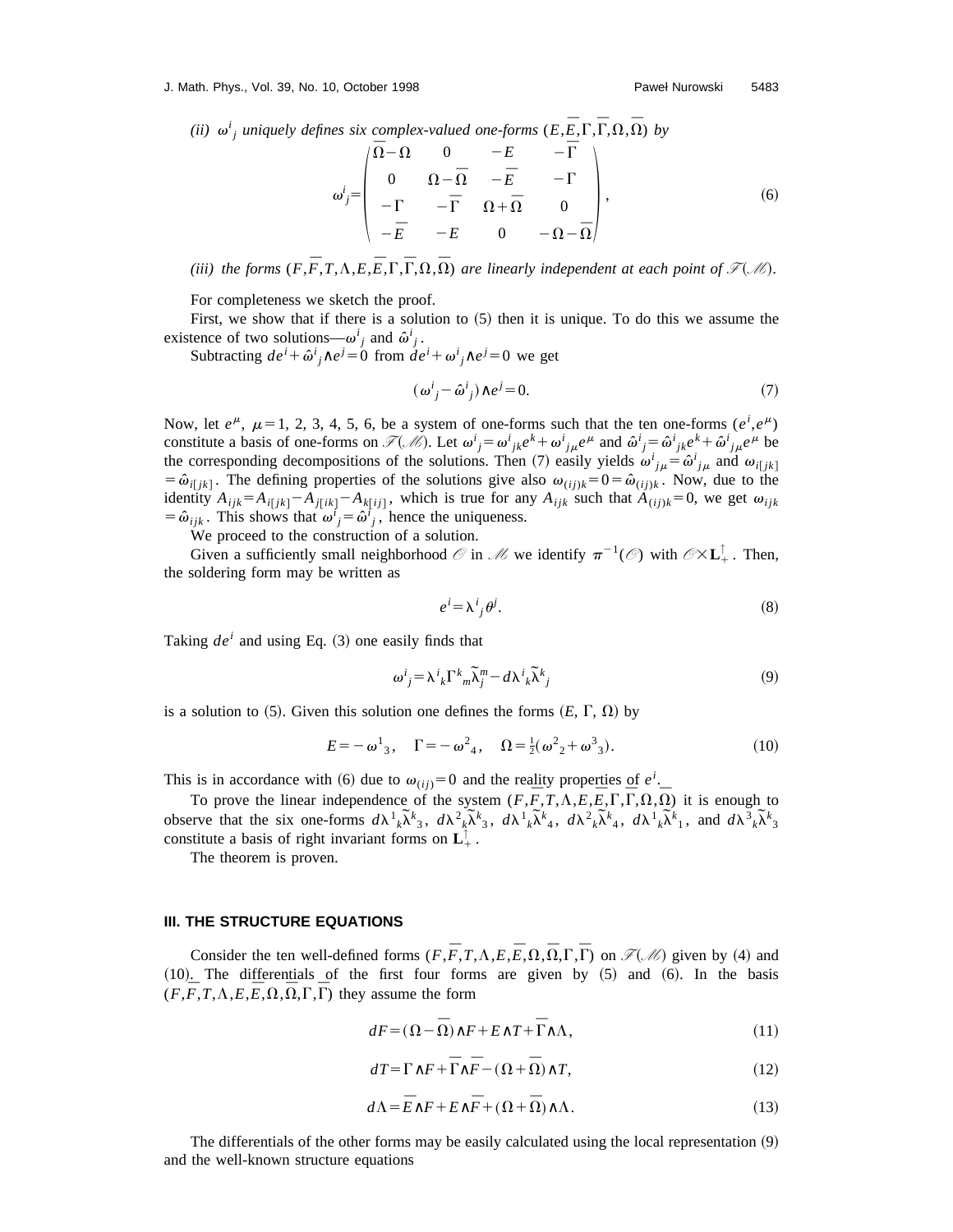5484 J. Math. Phys., Vol. 39, No. 10, October 1998 Paweł Nurowski

$$
d\omega^i{}_j = -\omega^i{}_k \wedge \omega^k{}_j + \frac{1}{2} R^k{}_{smn} \lambda^i{}_k \tilde{\lambda}^s{}_j \tilde{\lambda}^m{}_l \tilde{\lambda}^n{}_p e^l \wedge e^p. \tag{14}
$$

These differentials are by far much more complicated than the differentials of  $dF$ ,  $dT$ , and  $d\Lambda$ . In particular, the decompositions of  $dF$ ,  $dT$ , and  $d\Lambda$  onto the basis of two-forms associated with  $(F, \overline{F}, T, \Lambda, E, \overline{E}, \Omega, \overline{\Omega}, \Gamma, \overline{\Gamma})$  have only constant coefficients. It turns out that in the differentials *dE*,  $d\Omega$ , and  $d\Gamma$  coefficients which are functions appear. The zero sets of these functions have a well-defined geometrical meaning and define certain subsets of  $\mathcal{F}(M)$ . Now, the hope is that when we restrict ourselves to such subsets then the differentials of  $E$ ,  $\Omega$ , and  $\Gamma$  will have a much simpler form than their differentials on the whole  $\mathcal{F}(M)$ . Our aim now is to study this possibility.

# **IV. EXPLICIT EXPRESSIONS FOR THE BASIC FORMS ON**  $\mathcal{F}(\mathcal{M})$

We concentrate on the analysis of  $dE = -d\omega^1_3$ . Let us introduce the matrices  $\lambda^i_j(w, z, y)$  and  $\lambda^i_j(w', z', y')$  such that

$$
\lambda^{i}_{j}(w,z,y) = \begin{pmatrix} |w|w^{-1}(1+\overline{y}\overline{z}) & |w|w^{-1}\overline{y}z & |w|w^{-1}(1+\overline{y}\overline{z})z & |w|w^{-1}\overline{y} \\ w|w|^{-1}yz & w|w|^{-1}(1+yz) & w|w|^{-1}(1+yz)\overline{z} & w|w|^{-1}y \\ |w|(1+\overline{y}\overline{z})y & |w|(1+yz)\overline{y} & |w||1+\overline{y}\overline{z}|^{2} & |w||y|^{2} \\ \overline{z}|w|^{-1} & z|w|^{-1} & |z|^{2}|w|^{-1} & |w|^{-1} \end{pmatrix},
$$

 $\lambda^i_j(w',z',y')$ 

$$
= \begin{pmatrix} |w'|w'^{-1}\bar{y}'z' & |w'|w'^{-1}(1+\bar{y}'\bar{z}') & |w'|w'^{-1}\bar{y}' & |w'|w'^{-1}(1+\bar{y}'\bar{z}')z' \\ w'|w'|^{-1}(1+y'z') & w'|w'|^{-1}y'\bar{z}' & w'|w'|^{-1}y' & w'|w'|^{-1}(1+y'z')\bar{z}' \\ |w'|(1+y'z')\bar{y}' & |w'|(1+\bar{y}'\bar{z}') & |w'||y'|^2 & y'|w'||1+\bar{y}'\bar{z}'|^2 \\ z'|w'|^{-1} & \bar{z}'|w'|^{-1} & |w'|^{-1} & |z'|^2|w'|^{-1} \end{pmatrix}.
$$

Then, it is well known that  $\mathbf{L}^{\top}_+$  can be represented by

$$
\mathbf{L}^{\uparrow}_{+} = \mathscr{U} \cup \mathscr{U}',\tag{15}
$$

where

$$
\mathscr{U} = \{\lambda^i_j(w, z, y) \text{ such that } (w, z, y) \in \mathbb{C}^3, w \neq 0\},\tag{16}
$$

 $\mathcal{U}' = {\lambda^{i}}_{j}(w', z', y')$  such that  $(w', z', y') \in \mathbb{C}^{3}, w' \neq 0$ . (17)

On the intersection  $\mathcal{U} \cap \mathcal{U}'$ , the coordinates  $(w, z, y)$  and  $(w', z', y')$  shall be related by

$$
w = -\frac{w'}{z'^2}, \quad z = \frac{1}{z'}, \quad y = -z'(1 + y'z'), \tag{18}
$$

$$
w' = -\frac{w}{z^2}, \quad z' = \frac{1}{z}, \quad y' = -z(1 + yz). \tag{19}
$$

Thus, we can cover any  $\pi^{-1}(\mathcal{O}) \cong (\mathcal{O} \times L_+^{\uparrow})$  by the two charts  $\mathcal{O} \times \mathcal{U}$  and  $\mathcal{O} \times \mathcal{U}'$ . Now, on  $\mathcal{O}$ consider the coframe  $\theta^i$  of (1). Inserting  $\lambda^i{}_j = \lambda^i{}_j(w, z, y)$  or  $\lambda^i{}_j(w', z', y')$  to the formulas (8), (9),  $(14)$  and using the definitions  $(1)$ ,  $(4)$ ,  $(10)$  we easily obtain the following two lemmas.

*Lemma 1: On*  $\mathcal{O}\times\mathcal{U}$  the forms *F*, *T*,  $\Lambda$ , *E*,  $\Omega$  *and*  $\Gamma$  *read* 

$$
F = \frac{|w|}{w} \left[ (1 + \overline{yz})(M + zK) + \overline{y}z\overline{M} + \overline{y}L \right],
$$
 (20)

$$
T = |w| \left[ \left| 1 + \overline{yz} \right|^2 K + y(1 + \overline{yz})M + \overline{y}(1 + yz)\overline{M} + y\overline{y}L \right],
$$
\n(21)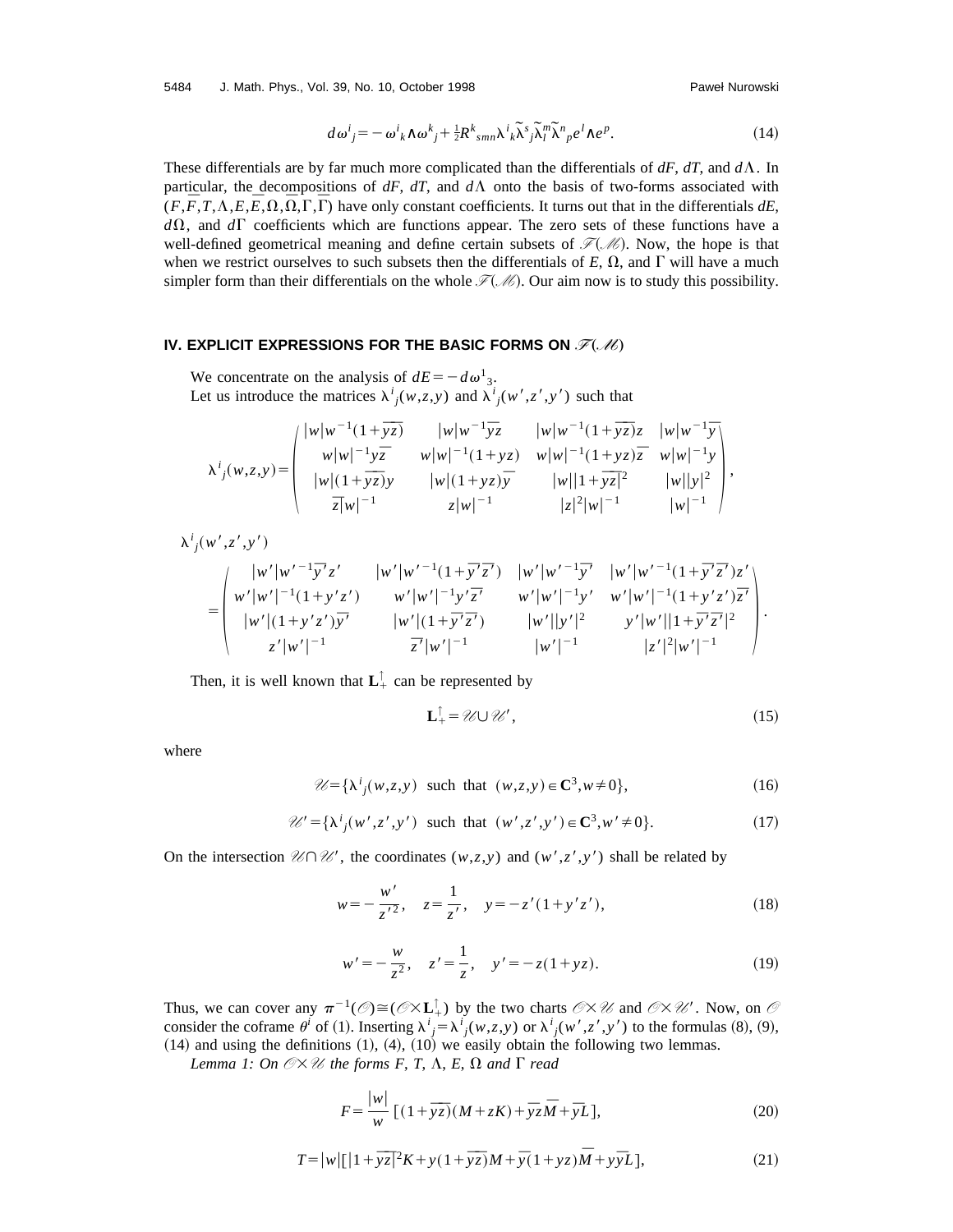J. Math. Phys., Vol. 39, No. 10, October 1998 Paweł Nurowski 5485

$$
\Lambda = \frac{1}{|w|} \left[ L + z\overline{z}K + z\overline{M} + \overline{z}M \right],\tag{22}
$$

$$
E = \frac{1}{w} \left[ dz + \Gamma_{32} + z(\Gamma_{21} + \Gamma_{43}) + z^2 \Gamma_{14} \right],
$$
 (23)

$$
\Omega = -\frac{1}{2} \frac{dw}{w} - y dz - y \Gamma_{32} - \frac{1}{2} (1 + 2yz)(\Gamma_{21} + \Gamma_{43}) - z(1 + yz)\Gamma_{14},
$$
\n(24)

$$
\Gamma = w \left[ dy - y^2 dz - y^2 \Gamma_{32} - y (1 + yz)(\Gamma_{43} - \Gamma_{12}) - (1 + yz)^2 \Gamma_{14} \right].
$$
 (25)

*Lemma 2: On*  $O\times\mathcal{U}'$  the forms *F*, *T*,  $\Lambda$ , *E*,  $\Omega$  *and*  $\Gamma$  *read* 

$$
F = \frac{|w'|}{w'} \left[ (1 + \bar{y}'\bar{z}')(\bar{M} + z'L) + \bar{y}'z'M + \bar{y}'K \right],
$$
 (26)

$$
T = |w'|[|1 + \bar{y}'\bar{z}'|^2L + y'(1 + \bar{y}'\bar{z}')\bar{M} + \bar{y}'(1 + y'z')M + y'\bar{y}'K],
$$
\n(27)

$$
\Lambda = \frac{1}{|w'|} \left[ K + z' \overline{z}' L + z' M + \overline{z}' \overline{M} \right],\tag{28}
$$

$$
E = \frac{1}{w'} \left[ dz' + \Gamma_{41} + z' (\Gamma_{12} + \Gamma_{34}) + z'^2 \Gamma_{23} \right],\tag{29}
$$

$$
\Omega = -\frac{1}{2} \frac{dw'}{w'} - y'dz' - y'\Gamma_{41} - \frac{1}{2} (1+2y'z')(\Gamma_{12} + \Gamma_{34}) - z'(1+y'z')\Gamma_{23},
$$
(30)

$$
\Gamma = w'[dy'-y'^2dz'-y'^2\Gamma_{41}-y'(1+y'z')(\Gamma_{34}-\Gamma_{21})-(1+y'z')^2\Gamma_{23}].
$$
 (31)

Note that this Lemma follows from the previous one by applying transformations  $M \leftrightarrow \overline{M}$ ,  $K \leftrightarrow L$ , 1*↔*2, and 3*↔*4, where the last two transformations refer to the tetrad indices.

Now one can easily find the differential of *dE*.

*Lemma 3: The decomposition of dE onto the basis*  $(F, \overline{F}, T, \Lambda, E, \overline{E}, \Omega, \overline{\Omega}, \Gamma, \overline{\Gamma})$  *of one-forms on*  $\pi^{-1}(\mathcal{O})$  *reads* 

$$
dE = 2\Omega\wedge E + \phi T\wedge F + b(\Lambda\wedge T + F\wedge \overline{F}) + \beta F\wedge \Lambda + \psi T\wedge \overline{F} + a(\Lambda\wedge T - F\wedge \overline{F}) + \alpha\Lambda\wedge F,
$$

*where*  $\phi$ *,b,* $\beta$ *,* $\psi$ *,a,* $\alpha$  *are well-defined functions on*  $\pi^{-1}(\mathcal{O})$ *.* The functions  $\phi$ ,*b*, $\beta$ , $\psi$ , $a$ , $\alpha$  are given by

$$
\phi = \frac{1}{|w|^2} \Phi, \quad b = \overline{w}(\frac{1}{2}\phi_{\overline{z}} + \overline{y}\phi), \quad \beta = \overline{w}^2(\frac{1}{2}\phi_{\overline{z}\overline{z}} + \overline{y}\phi_{\overline{z}} + \overline{y}^2\phi),
$$
  

$$
\psi = \frac{1}{w^2} \Psi, \quad a = w(\frac{1}{4}\psi_z + y\psi), \quad \alpha = -w^2(\frac{1}{12}\psi_{zz} + y^2\psi + \frac{1}{2}y\psi_z) - \frac{1}{12}R,
$$
  

$$
\Phi = \frac{1}{2}S_{33} - \overline{z}S_{23} - zS_{13} + z\overline{z}(S_{12} + S_{34}) + \frac{1}{2}\overline{z}^2S_{22} + \frac{1}{2}z^2S_{11} - \overline{z}^2zS_{24} - z^2\overline{z}S_{14} + \frac{1}{2}z^2\overline{z}^2S_{44},
$$

and

$$
\Psi = \Psi_4 - 4\Psi_3 z + 6\Psi_2 z^2 - 4\Psi_1 z^3 + \Psi_0 z^4
$$

on  $\mathcal{O}\times\mathcal{U}$  and by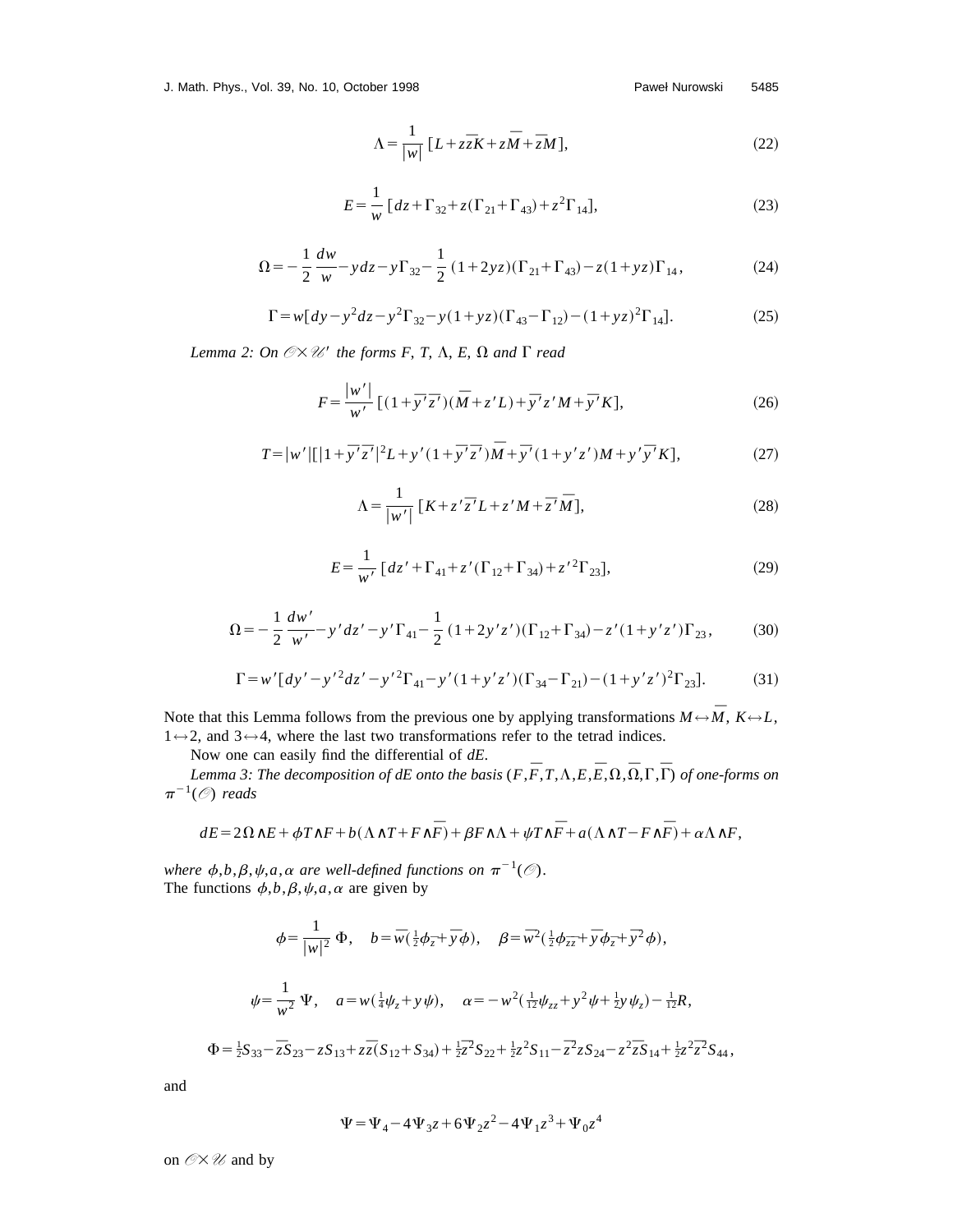$$
\phi = \frac{1}{|w'|^2} \Phi', \quad b = \overline{w}'(\frac{1}{2}\phi_{\overline{z}'} + \overline{y}' \phi), \quad \beta = \overline{w}'^2(\frac{1}{2}\phi_{\overline{z}'\overline{z}'} + \overline{y}' \phi_{\overline{z}'} + \overline{y}'^2 \phi),
$$
  

$$
\psi = \frac{1}{w'^2} \Psi', \quad a = w'(\frac{1}{4}\psi_{z'} + y' \psi), \quad \alpha = -w'^2(\frac{1}{12}\psi_{z'z'} + y'^2 \psi + \frac{1}{2}y' \psi_{z'}) - \frac{1}{12}R,
$$
  

$$
\Phi' = \frac{1}{2}S_{44} - \overline{z}' S_{14} - z' S_{24} + z' \overline{z}'(S_{12} + S_{34}) + \frac{1}{2}\overline{z}'^2 S_{11} + \frac{1}{2}z'^2 S_{22} - \overline{z}'^2 z' S_{13} - z'^2 \overline{z}' S_{23} - \frac{1}{2}\overline{z}'^2 \overline{z}' S_{33}
$$

and

$$
\Psi' = \Psi_0 - 4\Psi_1 z' + 6\Psi_2 z'^2 - 4\Psi_3 z'^3 + \Psi_4 z'^4
$$

on  $\mathcal{O}\times\mathcal{U}'$ .

The following three cases are of particular interest.

- (a) The metric *g* of the four-manifold *M* satisfies the Einstein equations  $R_{ij} = \lambda g_{ij}$  and is not conformally flat. This case is characterized by  $\Phi = 0$  and  $\Psi \neq 0$ .
- (b) The metric *g* is conformally flat but not Einstein. This case corresponds to  $\Psi = 0$ ,  $\Phi \neq 0$ .
- (c) The metric *g* is of constant curvature. This means that  $\Psi \equiv \Phi \equiv 0$ .

In the first two cases there is a canonical choice of certain six-dimensional subsets in  $\mathcal{F}(M)$ . This is defined by the demand that on such sets certain components of *dE* should identically vanish. This approach is impossible in case  $(c)$  since this implies an immediate reduction of  $dE$  to the form

$$
dE = 2\Omega \wedge E + \frac{1}{12}R\Lambda \wedge F. \tag{32}
$$

#### **V. DISTINGUISHED SUBSET OF**  $\mathscr{F}(\mathscr{M})$

From now on we consider case  $(a)$ . This is the most interesting generic Einstein case. Imposing the restrictions  $(a)$  on  $dE$  we immediately see that

$$
dE = 2\Omega\wedge E + \psi T\wedge \overline{F} + a(\Lambda\wedge T - F\wedge \overline{F}) + \alpha\Lambda\wedge F,
$$

where  $\psi$ , *a*, *a* are the same as in the Lemma 1. Since we are in the not conformally flat case (a) we have  $\psi \neq 0$ . This makes possible the restriction to such a set  $\mathcal{W} \subset \pi^{-1}(\mathcal{O})$  in which *a* identically vanish. Thus we consider

$$
\mathcal{W} = \mathcal{W}_1 \cup \mathcal{W}_2,\tag{33}
$$

where

$$
\mathcal{W}_1 = \{(x; w, z, y) \in (\mathcal{O} \times \mathcal{U}) \text{ such that } \psi y + \frac{1}{4} \psi_z = 0\},
$$
  

$$
\mathcal{W}_2 = \{(x; w', z', y') \in (\mathcal{O} \times \mathcal{U}') \text{ such that } \psi y' + \frac{1}{4} \psi_z = 0\},
$$

or (what is the same due to the nonvanishing of  $w$  and  $w'$ )

$$
\mathcal{W}_1 = \{ (x; w, z, y) \in (\mathcal{O} \times \mathcal{U}) \text{ such that } \Psi y + \frac{1}{4} \Psi_z = 0 \},\tag{34}
$$

$$
\mathcal{W}_2 = \{ (x; w', z', y') \in (\mathcal{O} \times \mathcal{U}') \text{ such that } \Psi' y' + \frac{1}{4} \Psi'_{z'} = 0 \}. \tag{35}
$$

On *W* we have

$$
dE = 2\Omega \wedge E + \psi T \wedge \bar{F} + \alpha \Lambda \wedge F.
$$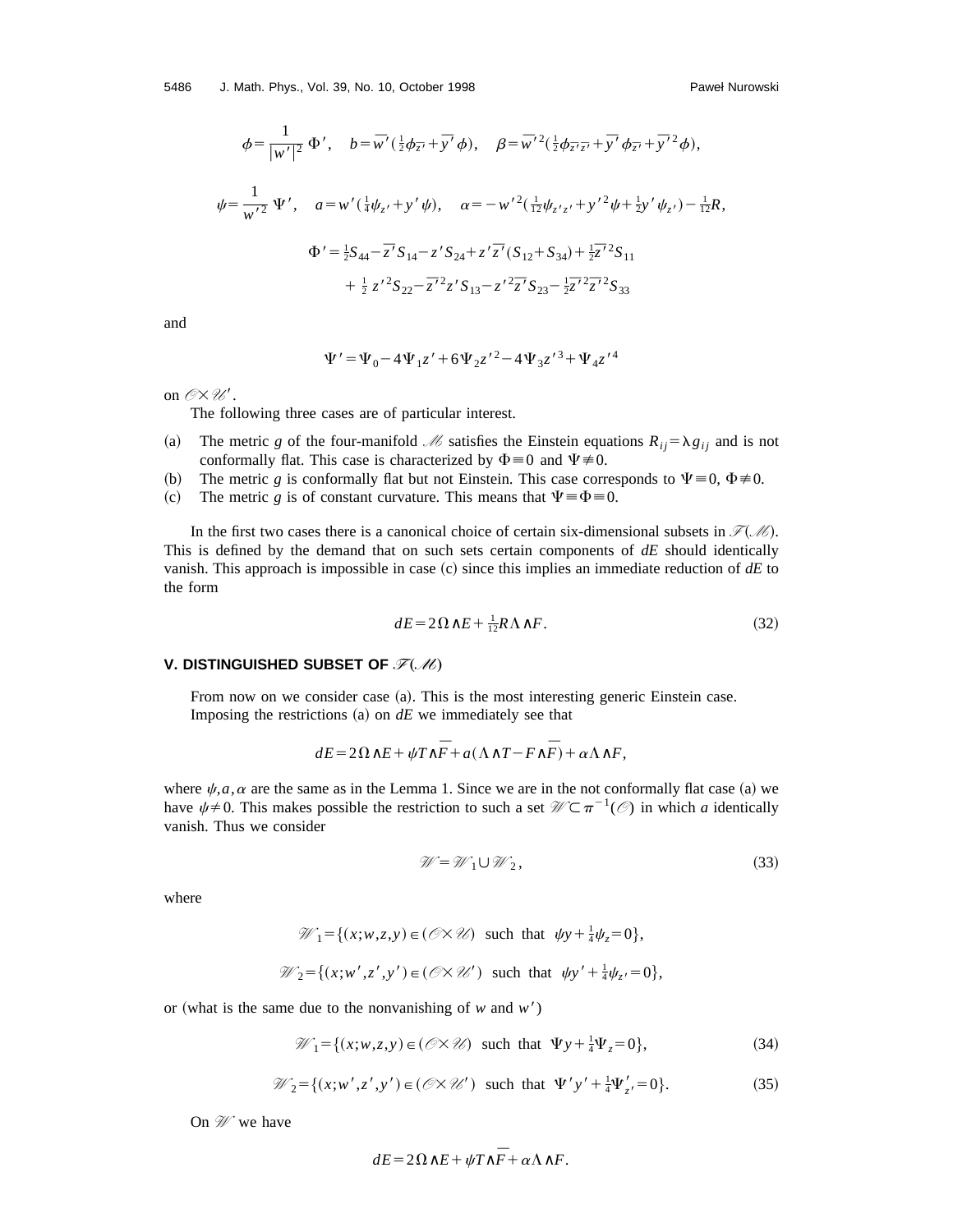One can still simplify this relation by restricting oneself to a subset  $\tilde{\mathcal{P}}_0$  of  $\mathcal W$  in which  $\psi$ = -1. Then,  $\widetilde{\mathcal{P}}_0$  is a subset of  $\pi^{-1}(\mathcal{O})$ , which is given by

$$
\widetilde{\mathcal{P}}_0 = \widetilde{\mathcal{P}}_{01} \cup \widetilde{\mathcal{P}}_{02},\tag{36}
$$

where

$$
\widetilde{\mathcal{P}}_{01} = \{ (x; w, z, y) \in (\mathcal{O} \times \mathcal{U}) \text{ such that } \Psi y + \frac{1}{4} \Psi_z = 0, \ \Psi + w^2 = 0 \}
$$
 (37)

and

$$
\widetilde{\mathcal{P}}_{02} = \{ (x; w', z', y') \in (\mathcal{O} \times \mathcal{U}') \text{ such that } \Psi' y' + \frac{1}{4} \Psi'_{z'} = 0, \ \Psi' + w'^2 = 0 \}. \tag{38}
$$

It follows from the construction that on  $\tilde{\mathcal{P}}_0$  we have

$$
dE = 2\Omega \wedge E + \overline{F} \wedge T + \alpha F \wedge \Lambda.
$$

# **VI. ELLIPTIC FIBRATION**

We study the geometry and topology of the set  $\widetilde{\mathcal{P}}_0$ . The equations defining  $\mathcal{P}_0$  may be written as

$$
y = -\frac{1}{4} \frac{\Psi_z}{\Psi}, \quad y' = -\frac{1}{4} \frac{\Psi'_{z'}}{\Psi'}, \tag{39}
$$

$$
\Psi + w^2 = 0, \quad \Psi' + w'^2 = 0.
$$
\n(40)

We see that the first pair of equations uniquely subordinates *y* to *z* and *y'* to *z'*. The second pair gives a relation between *w* and *z* and *w'* and *z'*. Thus, locally among the parameters  $(x; w, z, y)$  in  $\mathcal{O}\times\mathcal{U}$  [respectively,  $(x; w', z', y')$  in  $\mathcal{O}\times\mathcal{U}'$ ], only *x* and *z* (respectively, *x* and *z'*) are free. This shows that  $\mathcal{P}_0$  is six dimensional. Moreover,  $\mathcal{P}_0$  is fibered over  $\mathcal O$  with two-dimensional fibers. These are locally parametrized by  $z$  or  $z'$ . To discuss the topology of fibers one observes that the relation between *w* and *z* (respectively, *w'* and *z'*) is purely polynomial. Over every point of  $\emptyset$  it has the form

$$
w^{2} = -\Psi_{4} + 4\Psi_{3}z - 6\Psi_{2}z^{2} + 4\Psi_{1}z^{3} - \Psi_{0}z^{4}
$$
\n(41)

or

$$
w^2 = -\Psi_0 + 4\Psi_1 z' - 6\Psi_2 z'^2 + 4\Psi_3 z'^3 - \Psi_4 z'^4.
$$
 (42)

Assume for a moment (a) that  $w=0$  and  $w'=0$  are the allowed values of the parameters and (b) that equations

$$
-\Psi_4 + 4\Psi_3 z - 6\Psi_2 z^2 + 4\Psi_1 z^3 - \Psi_0 z^4 = 0,
$$
\n(43)

$$
-\Psi_0 + 4\Psi_1 z' - 6\Psi_2 z'^2 + 4\Psi_3 z'^3 - \Psi_4 z'^4 = 0
$$
\n(44)

for *z* and *z'* have only distinct roots. Then, the relations  $(41)$ – $(42)$ , as being fourth order in the parameters  $z$  and  $z'$ , describe a two-dimensional torus. (This is a well-known fact of classical algebraic geometry, see, e.g., Ref. 2. I am very grateful to Roger Penrose for clarifying this for  $me$ ).<sup>3</sup>

Let us comment on  $(a)$  and  $(b)$ .

(a) We know that *w* and *w'* cannot be zero by their definitions. So to have a torus fibration over the Einstein space–time we need to accept that  $w$  and  $w'$  may vanish. A price paid for this is that some of the forms  $(F, \overline{F}, T, \Lambda, E, \overline{E}, \Omega, \overline{\Omega}, \Gamma, \overline{\Gamma})$  will be singular on the resulting fibration at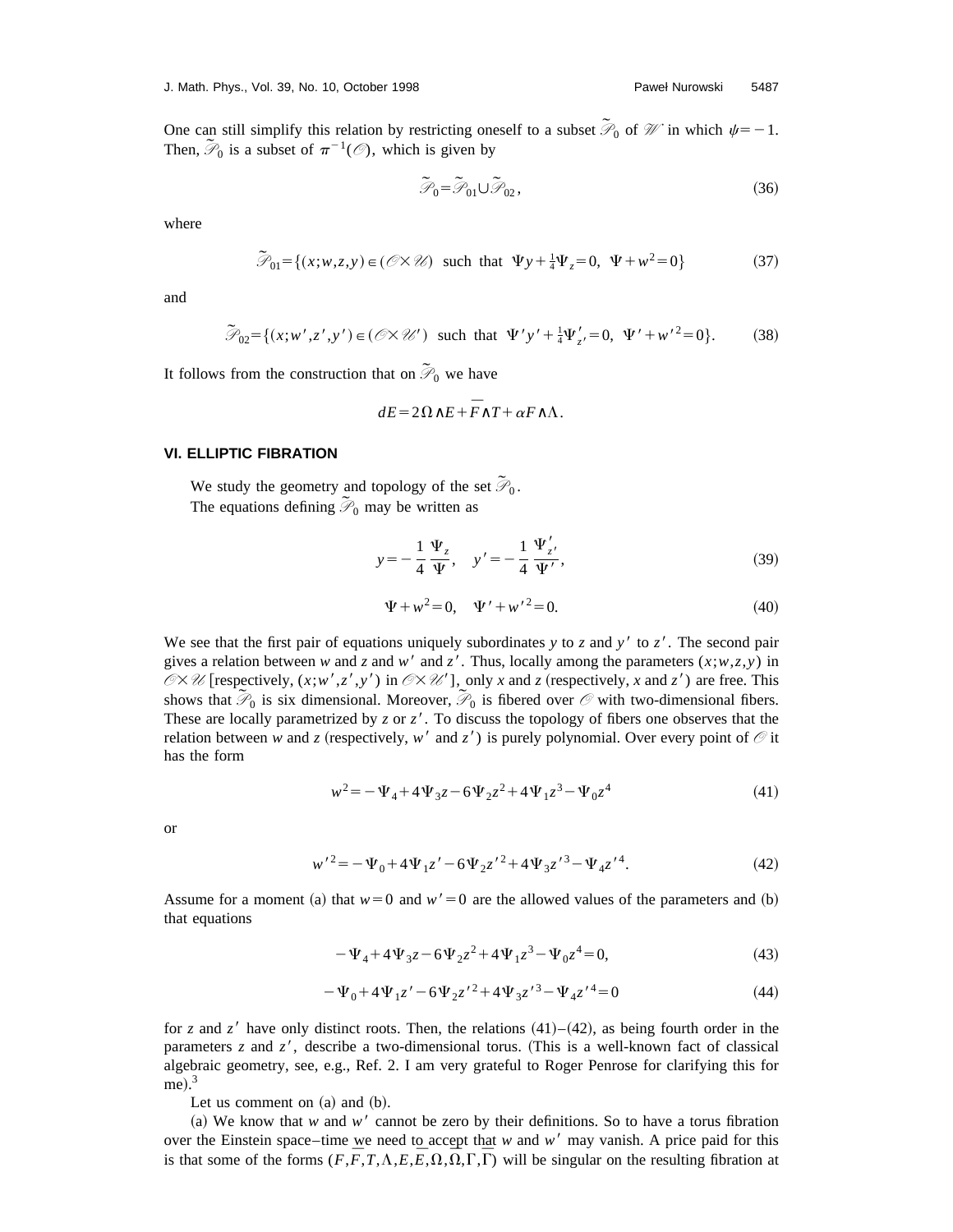these values of *w* and *w'*. With these remarks, from now on, we accept that *w* and *w'* may vanish. This enables us to introduce the fibration  $\tilde{\mathcal{P}}$  over *M* which, over the neighborhood  $\mathcal{O} \subset \mathcal{M}$  is given by

$$
\tilde{\mathcal{P}} = \tilde{\mathcal{P}}_1 \cup \tilde{\mathcal{P}}_2,\tag{45}
$$

where

$$
\widetilde{\mathcal{P}}_1 = \{ (x; w, z, y) \in (\mathcal{O} \times \mathbf{C}^3) \text{ such that } \Psi y + \frac{1}{4} \Psi_z = 0, \ \Psi + w^2 = 0 \},\tag{46}
$$

$$
\widetilde{\mathcal{P}}_2 = \left\{ (x; w', z', y') \in (\mathcal{O} \times \mathbf{C}^3) \text{ such that } \Psi' y' + \frac{1}{4} \Psi'_{z'} = 0, \Psi' + w'^2 = 0 \right\}
$$
 (47)

and the transition functions between  $(w, z, y)$  and  $(w', z', y')$  coordinates are given by (18).

The discussion in (a) means that  $\overline{P}$  is a torus fibration over  $\mathcal O$  provided that Eqs. (43) and (b) The discussion in (a) means that  $\overline{P}$  is a torus fibration over  $\mathcal O$  provided that Eqs. (43) and  $(44)$  have distinct roots. It is well known that the number of distinct roots in  $(43)$  and  $(44)$  is directly related to the algebraic (Cartan–Petrov–Penrose<sup>4–6</sup>) classification of space–times. Thus, if the space–time *M* is algebraically general in  $\mathcal O$ , then  $\mathcal P$  is a torus fibration over  $\mathcal O$ . In the algebraically special cases the fibers of  $\mathcal{P}$  are degenerate tori. These topologically are:

(II) a torus with one vanishing cycle in the Cartan–Petrov–Penrose type II,

~D! two spheres touching each other in two different points in the Cartan–Petrov–Penrose type D,

(III) a sphere with one singular point in the Cartan–Petrov–Penrose type III,

~N! two spheres touching each other in one point in the Cartan–Petrov–Penrose type N.

The pure situations considered so far may be a bit more complicated when the Cartan– Petrov–Penrose type of the Einstein space–time varies from point to point. Imagine, for example, that along a continuous path from *x* to *x'* in  $\oslash$  the Cartan–Petrov–Penrose type of the Einstein space–time changes from I to II. Then the fiber of  $\tilde{\mathcal{P}}$  over *x'* is only a torus with one vanishing space–time changes from I to II. Then the fiber of  $\tilde{\mathcal{P}}$  over *x'* is only a torus with one vanishing cycle although the fiber over the starting point *x* was a torus. It is clear that more complicated situations may occur, and that the fibers of  $\tilde{\mathcal{P}}$  over different points of  $\mathcal{M}$  can have topologies II, D, III, and N. Fibrations of this type are widely used in algebraic geometry. They are called elliptic, since their fibers can be any kind (even degenerate) of an elliptic curve.

## **VII. THE MAIN THEOREM**

In Secs. IV–VI, for the clarity of presentation, we restricted ourselves to the neighborhood  $\oslash$ of *M*. We ended up with an elliptic fibration  $\tilde{\mathcal{P}}$  over  $\mathcal{O}$ . This, however, can be easily prolonged of *M*. to an elliptic fibration over the whole *M*. To see this it is enough to observe that a fiber over any point in *O* is essentially defined by the Weyl tensor. Since the Weyl tensor is uniquely defined on the whole *M* then we can use equations like (41) to uniquely define the elliptic fibers over all *M*.

Summing up the information from Secs. IV–VI we have the following theorem.

**Theorem 2:** *Given a four-dimensional conformally nonflat space*–*time M satisfying the* **Einstein equations**  $R_{ij} = \lambda g_{ij}$  **one naturally defines a fibration**  $\Pi: \mathcal{P} \rightarrow \mathcal{M}$  **with the following prop***erties.*

*(1) A fiber*  $\Pi^{-1}(x)$  *over a point*  $x \in \mathcal{M}$  *is a (possibly degenerate) elliptic curve*  $\mathcal{C}$  *given by* 

$$
\mathcal{C} = \mathcal{C}_1 \cup \mathcal{C}_2,
$$
  

$$
\mathcal{C}_1 = \{ (w, z) \in \mathbb{C}^2 \text{ such that } w^2 = -\Psi_4 + 4\Psi_3 z - 6\Psi_2 z^2 + 4\Psi_1 z^3 - \Psi_0 z^4 \},
$$
  

$$
\mathcal{C}_2 = \{ (w', z') \in \mathbb{C}^2 \text{ such that } w'^2 = -\Psi_0 + 4\Psi_1 z' - 6\Psi_2 z'^2 + 4\Psi_3 z'^3 - \Psi_4 z'^4 \},
$$

*where the transition functions between*  $(w,z)$  *and*  $(w',z')$  *coordinates are given by* 

$$
w = -\frac{w'}{z'^2}, \quad z = \frac{1}{z'}
$$

.

*(2) The degeneracy of a fiber depends on the algebraic type of the space*–*time metric and may change from point to point.*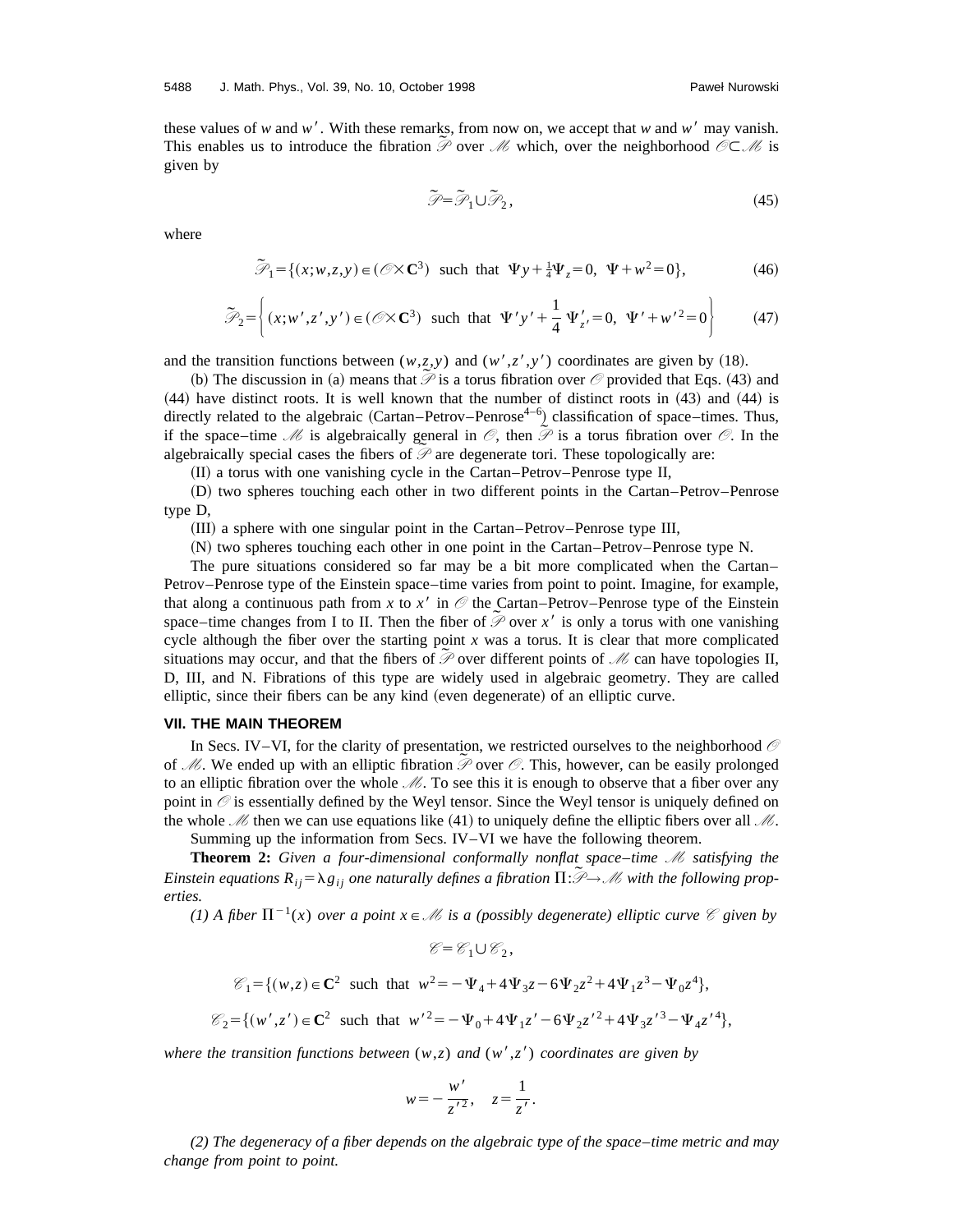(3) There is a unique construction of a certain surface  $\tilde{P}_0$  of dimension six immersed in the bundle of null coframes  $F(M)$ .  $\mathcal{P}_0$  is fibered over *M* and  $\mathcal{P}$  may be viewed as an extension of bundle of null coframes  $F(M)$ .  $\mathcal{P}_0$  is fibered over *M* and  $\mathcal{P}$  may be viewed as an extension of  $\mathcal{P}_0$  achieved by adding to each fiber of  $\mathcal{P}_0$  at most four points.

(4) There are ten one-forms  $(F, \overline{F}, T, \Lambda, E, \overline{E}, \Omega, \overline{\Omega}, \Gamma, \overline{\Gamma})$  on  $\overline{\mathscr{P}}$  with the following properties:

- $(a)$  Forms  $T, \Lambda$  *are real, all the other are complex valued.*
- *(b) The forms are defined in two steps. First, by restricting the soldering form components e<sup>i</sup>* and the Levi–Civita connection components  $\omega_j^i$  *from*  $\mathcal{F}(\mathcal{M})$  to  $\mathcal{P}_0$  and second, by ex*tending the restrictions to*  $\tilde{\mathcal{P}}$ .
- (c)  $(F, \overline{F}, T, \Lambda, E, \overline{E})$  *constitute the basis of one-forms on*  $\widetilde{\mathcal{P}}$ .
- *(d) The forms satisfy the following equations on P* ˜:

$$
dF = (\Omega - \bar{\Omega})\wedge F + E\wedge T + \bar{\Gamma}\wedge \Lambda,
$$
  
\n
$$
dT = \Gamma\wedge F + \bar{\Gamma}\wedge \bar{F} - (\Omega + \bar{\Omega})\wedge T,
$$
  
\n
$$
d\Lambda = \bar{E}\wedge F + E\Lambda \bar{F} + (\Omega + \bar{\Omega})\wedge \Lambda,
$$
  
\n
$$
dE = 2\Omega\wedge E + \bar{F}\wedge T + \alpha\Lambda\wedge F,
$$
\n(48)

*with a certain function* <sup>a</sup> *on P* ˜.

The explicit formulas for the forms on  $\widetilde{\mathcal{P}}_1$  (respectively, on  $\widetilde{\mathcal{P}}_2$ ) may be obtained from the expressions of Lemma 1 (respectively, Lemma 2) by inserting the relations  $y=-\Psi_z/(4\Psi)$  and  $w^2 + \Psi = 0$  [respectively,  $y' = -\Psi'_{z'}/(4\Psi')$  and  $w'^2 + \Psi' = 0$ ].

# **VIII. RELATION BETWEEN THE ELLIPTIC FIBRATION AND THE BUNDLE OF NULL DIRECTIONS**

Finally we note that the bundle  $\tilde{\mathcal{P}}$  constitutes a double branched cover of the Penrose bundle *P* of null directions over the space–time.

To see this consider the map *f* given by

$$
\widetilde{\mathcal{P}}_1 \ni (x; w, z, y) \rightarrow (x, z) \in \mathcal{O} \times \mathbf{C},
$$

$$
\widetilde{\mathcal{P}}_2 \ni (x; w', z', y') \rightarrow (x, z') \in \mathcal{O} \times \mathbf{C}.
$$

Since on the intersection  $\widetilde{\mathcal{P}}_1 \cap \widetilde{\mathcal{P}}_2$  the coordinates *z* and *z'* are related by  $z' = 1/z$ , then the two copies of  $C$ , which appear in the above relations may be considered as two coordinate charts (say around the North and the South pole, respectively) on the two-dimensional sphere. This sphere is the sphere of null directions at a given point of *O* which can be seen as follows.

Consider directions of all the one-forms  $L(z) = L + z\overline{z}K + z\overline{M} + \overline{z}M$  at  $x \in \mathcal{O}$  for all the values of the complex parameter *z*. These directions are in one to one correspondence with null directions  $k(z) = k + \overline{z} \overline{z}l - zm - \overline{z}\overline{m}$  via  $L(z) = -g(k(z))$ . These null directions do not form a sphere yet, since the direction corresponding to the vector  $l$  is missing. But the missing direction is included in the family of null directions corresponding to the directions of one-forms  $K(z') = K + z' \overline{z'} L$  $\frac{1}{2} + z'\overline{M} + \overline{z}'M$  at *x*. Thus the space parametrized by *z* and *z'* subject to the relation  $z' = 1/z$  is in one to one correspondence with the sphere of null directions at *x*. This proves the assertion that *f* is a cover of *P*.

The map *f* is a double cover since if *z* (or *z'*) is not a root of (43) [respectively, (44)] then  $f^{-1}(z)$  is a two-point set. In at most four cases when *z* is a root  $f^{-1}(z)$  is a one-point set. This proves that *f* is a singular cover.

As we know the singular points are branch points, which proves the statement from the beginning of this section.